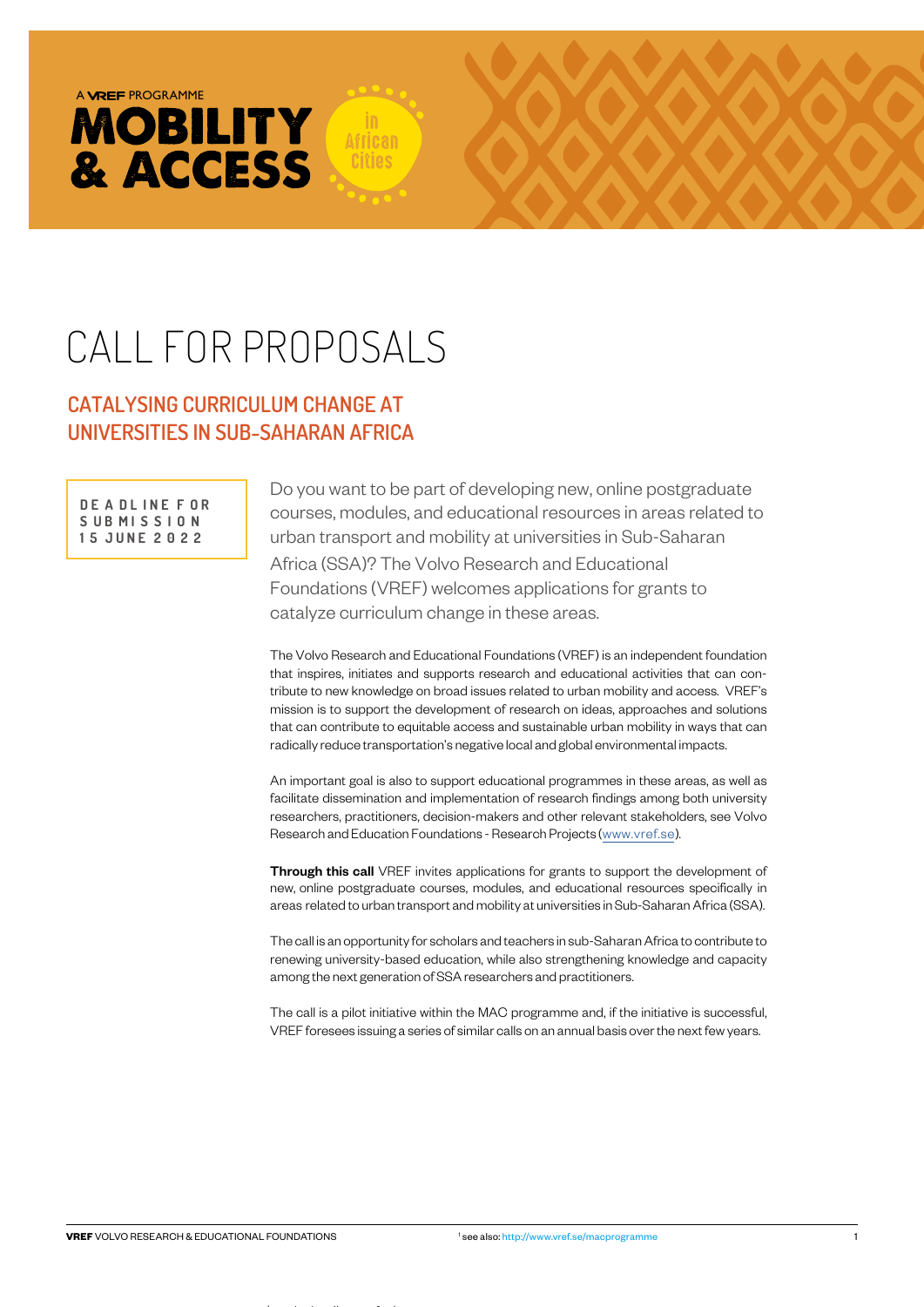

## 1. BACKGROUND

In 2018 VREF launched an initiative for funding research and education on Mobility and Access in African Cities (MAC). The programme is geographically focused on Sub-Saharan Africa.

The purpose of the MAC programme is:

- I to increase the knowledge and capacity base on issues related to equitable access and sustainable mobility at Sub-Saharan African (SSA) universities;
- › to strengthen academic capacity and skills among university researchers and students within the broad area of urban transport and mobility at SSA universities;
- $\blacktriangleright$  to disseminate knowledge and stimulate dialogues among researchers and other stakeholders in urban transport and mobility in SSA.

For more information on the MAC programme, see: http://www.vref.se ccess/themacprogramme.4.45182a5f16a84e95fac14f2e.html

#### Catalyzing curriculum change at universities in sub-Saharan Africa

One of the goals of the MAC programme is to contribute to strengthening SSA university-based education within sustainable urban transport, mobility, access and related areas.

Toward this aim, in 2020-21 VREF carried out a study of existing educational courses and programs in urban transport and mobility at SSA universities, as well as possible needs for strengthening these educational offerings from African perspectives.

The study included a scoping survey of almost 50 current SSA university courses, as well as interviews and round table dialogues with senior scholars at SSA universities concerning concrete needs for renewing these courses. The current Call has been initiated and formulated in respond to the results of this preparatory work.

#### Framework for current Call

The purpose of the current Call is to support the planning and implementation of new, research-based courses, modules and other educational resources at SSA universities in areas related to urban transport, mobility and access.

The Call presents an opportunity for SSA university scholars to develop, implement and evaluate new, state-of-the-art based online courses or course modules, as well as online educational resources, that focus on issues related to urban transport, mobility and access.

The Call is directed at senior teachers and other scholars with relevant pedagogic experience, who are interested in contributing to developing and renewing university education that can strengthen research-based knowledge among "next generation" African scholars in the area of urban transport, mobility and access.

More specifically, the work should be guided by the following dimensions:

- › By courses (and course modules) is meant university-based courses that are embedded in existing university programs and that qualify for credits as part of a university degree.
- The proposed courses, modules and other educational resources must be based on state-ofthe-art, research-based knowledge that is relevant for understanding issues, challenges and approaches for stimulating change toward increased sustainability in urban transport.
- The target groups for the courses/course modules are students on a postgraduate level (i.e. master, Mphill or Ph.D. education) at SSA-universities in broad areas related to urban transport, mobility and access.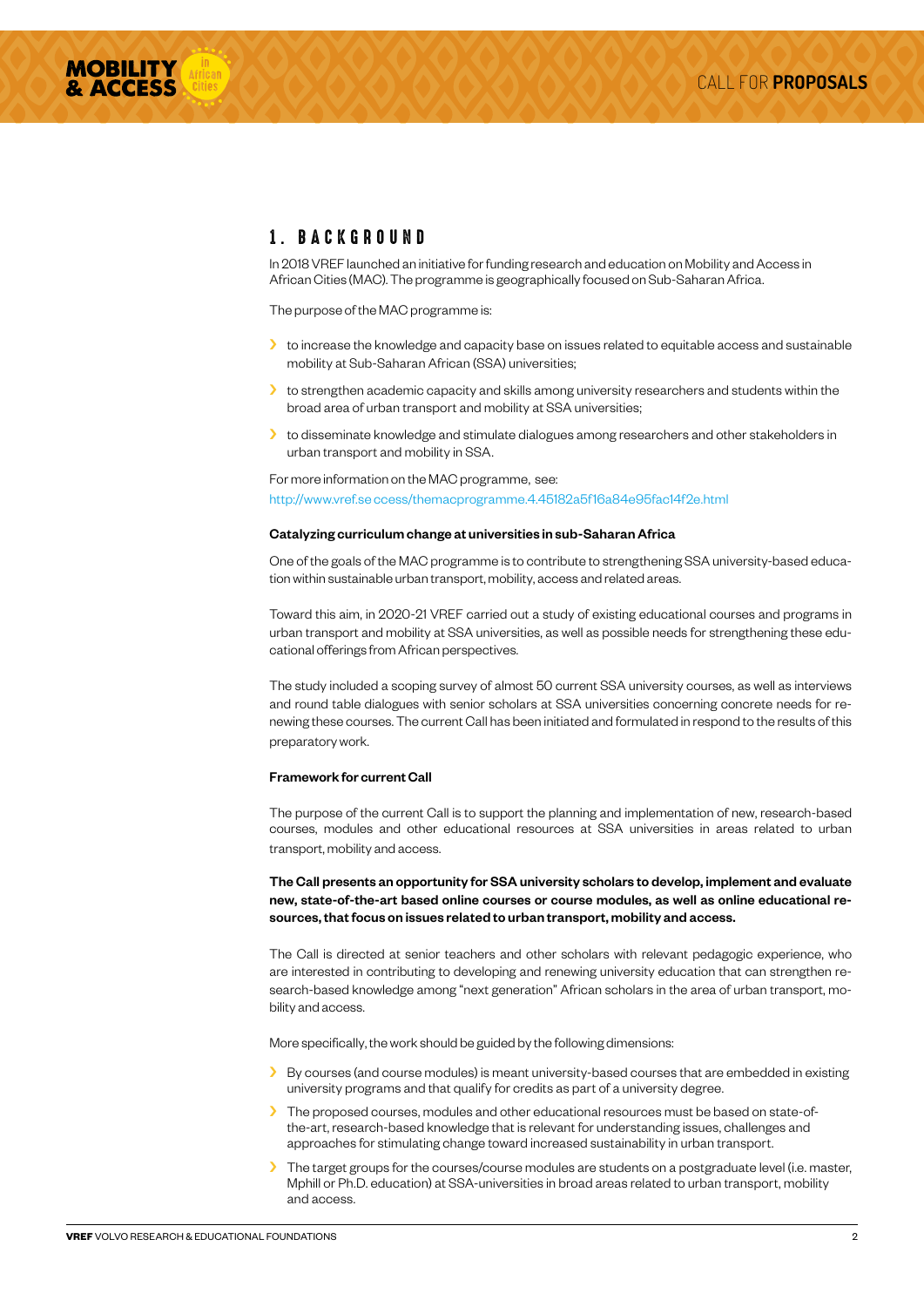

- › While the proposed online courses or modules are expected to be administratively embedded within a specific university, they should be made widely accessible to students at other universities (e.g. nationally or regionally in SSA) on a no-cost, "open access" basis.
- › VREF recognizes that there may be institutional restrictions that limit free, universal access to all students on a pan-SSA basis, due for example to existing systems for access, accreditation and specific course credits at different universities. The ambition is nevertheless to strive for broad accessibility of the funded courses, as far as institutional rule structures and circumstances allow, for students at universities throughout SSA.
- > The accepted courses/course modules must be organized, carried out and administered by universities in SSA; no courses be organized under the auspices of VREF. However, VREF will spread information about these courses within the VREF MAC community.
- › VREF foresees that successful proposals will reflect multidisciplinary approaches that link perspectives and approaches from different disciplines or academic areas in ways that contribute to renewing existing courses or other educational offerings in areas related to urban transport, mobility and access in SSA

#### 

## 2. CALL FOR PROPOSALS

#### GRANTS FOR DEVELOPING, IMPLEMENTING AND EVALUATING NEW, STATE-OF-THE-ART BASED ONLINE COURSES OR COURSE MODULES, AS WELL AS ONLINE EDUCATIONAL RE-SOURCES, IN AREAS RELATED TO URBAN TRANSPORT, MOBILITY AND ACCESS

The current call invites teachers and other scholars based at SSA universities who have state-of-the-art knowledge and pedagogic expertise in areas that are relevant to understanding and stimulating sustainable and equitable transport, mobility and access in sub-Saharan African cities, to apply for grants to support the development of one or more of the following :

#### **1.** New courses and course modules that are freely accessible online to students:

- › New online courses that are accessible to students in postgraduate (master, Mphill and Ph.D.) programs, for example on an elective basis, in areas related to urban transport, mobility and access in SSA. The courses must be widely accessible to students at the home university, as well as to students at other universities in SSA, as far as institutionally possible.
- > New online course modules that are integrated modules that are integrated in existing postgraduate courses in areas related to transport, mobility and access in SSA and that are accessible to students at the home university, as well as students at other universities in SSA, as far as institutionally possible.

#### **2.** New online educational resources that are widely accessible to teachers:

- Free-standing, high-quality educational resources that are freely accessible online and can be used as pedagogical resources by SSA scholars/lecturers who would like to incorporate such material in their own teaching on urban transport, mobility and access.
- + By online educational resources is meant free-standing, high-quality educational resources (such as online lectures, fieldwork video materials, documentaries, case study-based materials, gamebased materials) that are freely accessible online and can be used as pedagogical resources by SSA scholars/lecturers who would like to incorporate such material in their own teaching on urban transport, mobility and access.
- + These educational resources must reflect high standards for online production and be made available on an open access basis through a portal, i.e. an "educational resource repository" that VREF will initiate, operate and fund through the MAC programme.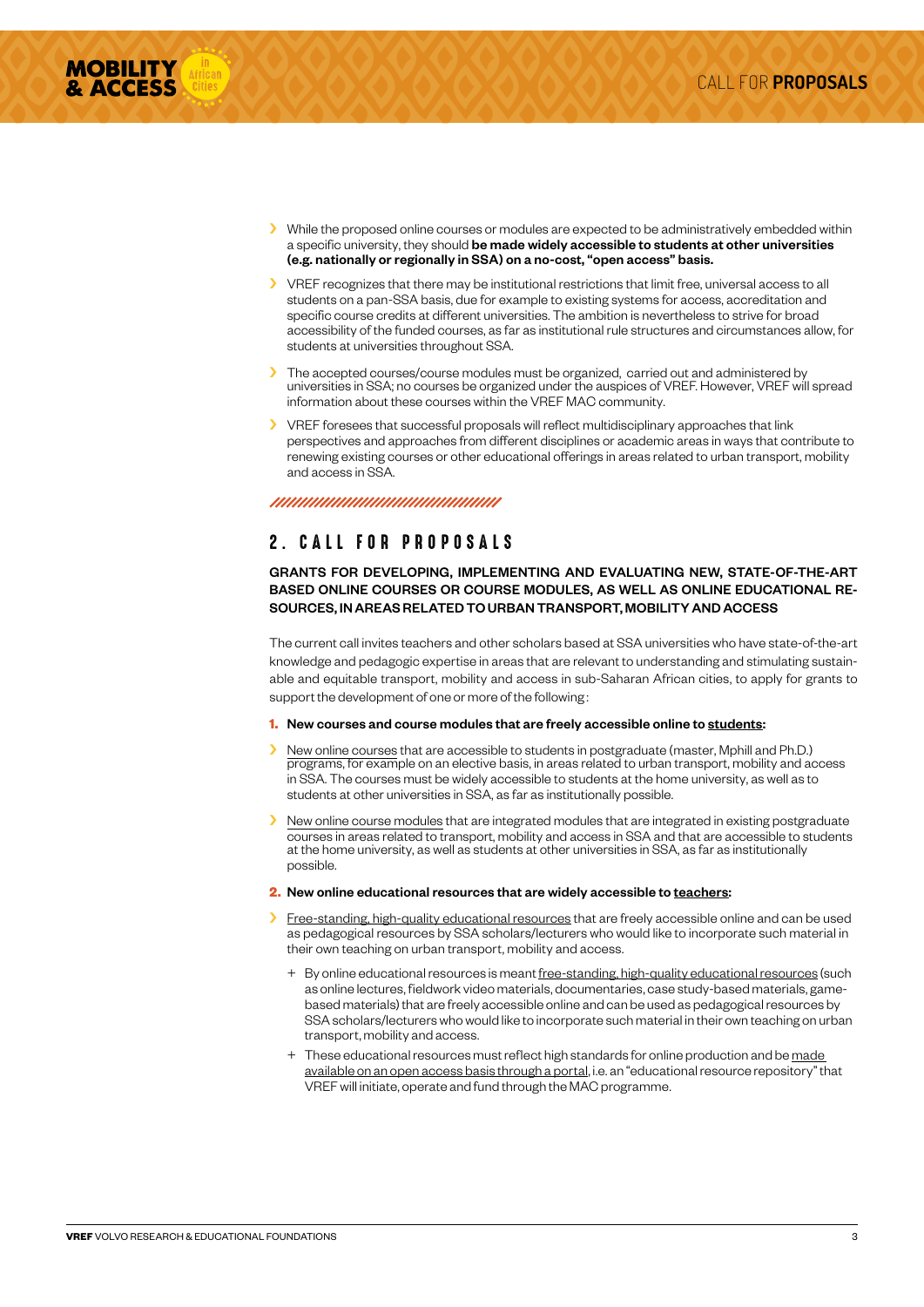

#### Criteria for course proposals

Successful proposals must fulfil the following criteria

- > The lead applicant must be based at a university in SSA.
- > The proposed course/module/educational resource must be embedded in state-of-the-art, research-based knowledge on issues related to transport, mobility and access that are based on SSA conditions, experiences and perspectives.
- › The proposed course/module/educational resource must consist of new course content in relation to existing educational offerings at the applicant's home university. The proposal may focus on renewal of existing courses, e.g. in the form of new modules, but the proposed course or module cannot duplicate any existing courses or modules.
- > The proposed course or module must be made available on a no-cost, "open access" basis to all students at the applicant's home university who wish to take the course. Where possible in accordance with existing institutional frameworks, the proposed course or module must also be made available to students at other universities, nationally or on a pan-African basis. The course or module must also be freely available to students who are interested in taking a course without official university credit.
- The applicant and her/his department and faculty must commit to implement/offer a new course or module at least twice over a period of two years (contingent on scheduled review processes).
- > The applicant's home university (department, faculty and/or other relevant administrative level) must certify its intention to institutionally embed, fully accredit and assign/approve degree credits for the new course (or course module) within an existing department, program, or center. Proof of full institutional support must also include a commitment to allocate sufficient staff resources to develop, implement and fully evaluate the course/module.
- › The applicant must present a concrete plan/strategy for embedding and implementing the course/ module as part of a specific educational department, program or center at her/his home university.
- > The applicant must present a plan for how the course/module will be evaluated by students.

In addition, VREF encourages proposals that include the following:

- $\sum$  Courses that are multidisciplinary in their orientation and knowledge base, i.e. drawing on knowledge and perspectives from different disciplines or fields;
- Courses that engage scholars from different universities and regions; courses that engage scholars who are part of the MAC community;
- › Courses, modules or educational resources that encompass knowledge and experience of crosscutting, "pan-African" issues related to urban transport, mobility and access in different African regions (for example, issues related to user groups, specific transport modes, governance approaches), as well as comparative course content in such areas;
- › Courses that utilize professional online learning specialists in developing courses, modules and educational resources;
- Courses that engage young scholars (within five years after Ph.D.) and reflect gender balance in the teaching team;
- Courses that include relevant international expertise to complement the competence of the teaching team(s).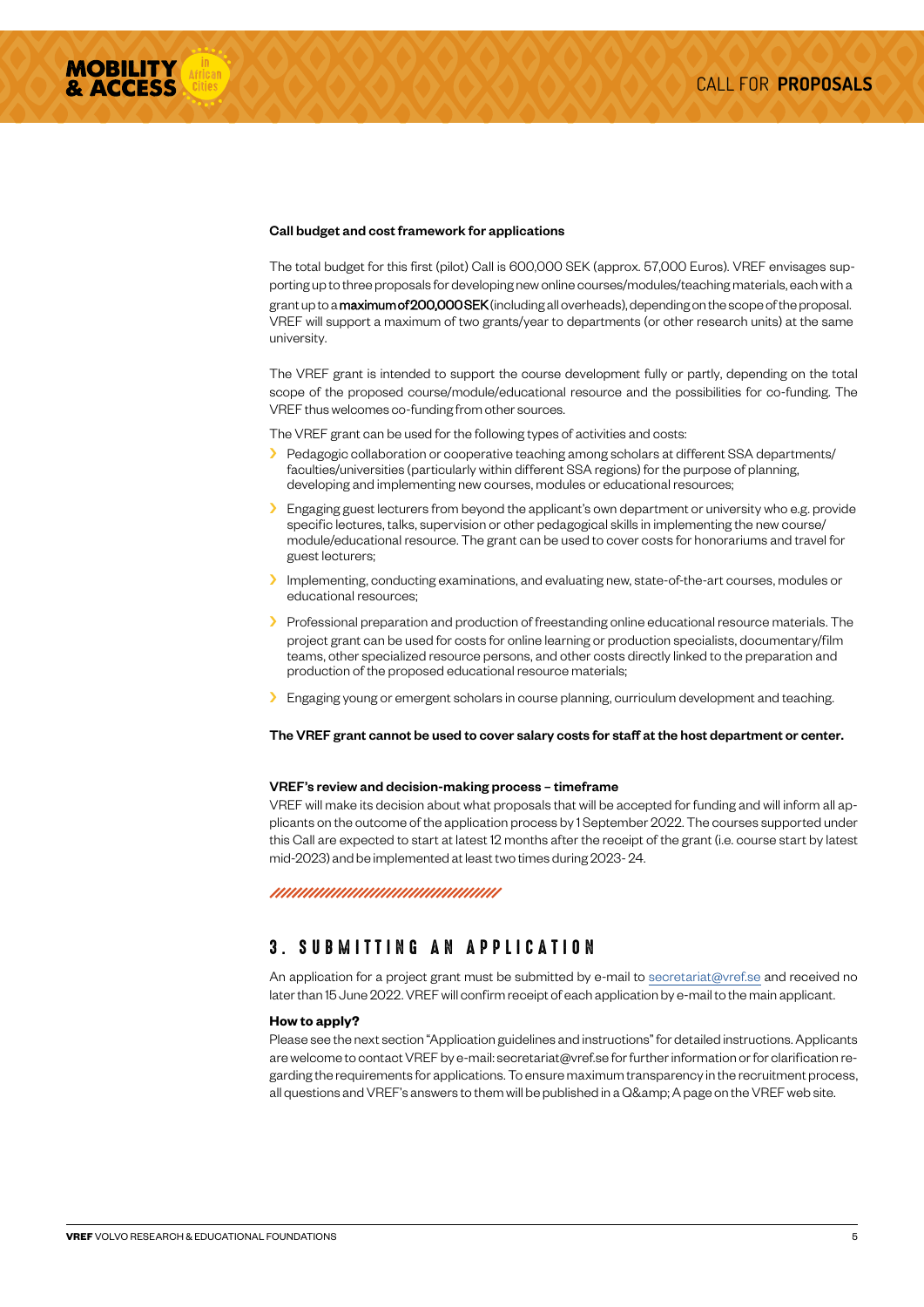

#### 

### 4. APPLICATION GUIDELINES AND INSTRUCTIONS

All applications for research funding within this Call must

- $\blacktriangleright$  be structured and delineated in accordance with the guidelines stated below;
- **b** be written in English;
- $\blacktriangleright$  be delivered according to the following technical specifications:
	- + consist of a maximum of eight (8) single pages, excluding short cv's for key scholars in the teaching team/development team
	- + be saved in PDF file format (of ready-to-print quality)
	- + be laid out in European A4 paper format, with a minimum font size of 12 pt and margins of at least 25 mm;

Applications exceeding the specified maximum number of pages will be rejected. Detailed instructions on the content and format of the application are provided below.

#### 4.1 Information to be given on the front page

(NB that the front page and annexes are not included in the 8 pages' limit)

#### Name and contact details of main applicant

The main applicant (responsible teacher) must be an individual, not an organization. Please note that only one person shall be the main applicant. State name, title and function, affiliation and all contact information.

#### › Preliminary course/module/educational resource title

The title should be concise and informative, preferably including keywords characterizing the content and direction of the proposed course/module/educational resource.

#### › Names and addresses of teachers/teaching team/core resource persons

List the names and affiliations of all teaching team members (including online specialists and other resource persons) plus contact information; indications about preliminary guest lecturers are optional.

#### **Executive Summary** (max 300 words)

The summary should consist of a brief outline of the proposed course/module/educational resource; the objective(s) and teaching goals, indicating the factors that gives an innovative and added value in relation to existing teaching/programmes/educational material; proposed student target group(s) and levels; institutional embedding; plan for online access; proposed timeframe for (and frequency of) implementation.

#### 4.2 Structure of the Application

The application should be structured around the following elements:

› Background and motivation to the proposed new course/module/educational resource (including the state-of-the-art research that informs the work)

Provide a clear statement concerning the innovativeness and relevance of the proposed material, including an indication of the central issues in the area of transport/mobility/access to be addressed in the material, as well as its relevance in relation to target groups of students (for example, within specific disciplines or programmes).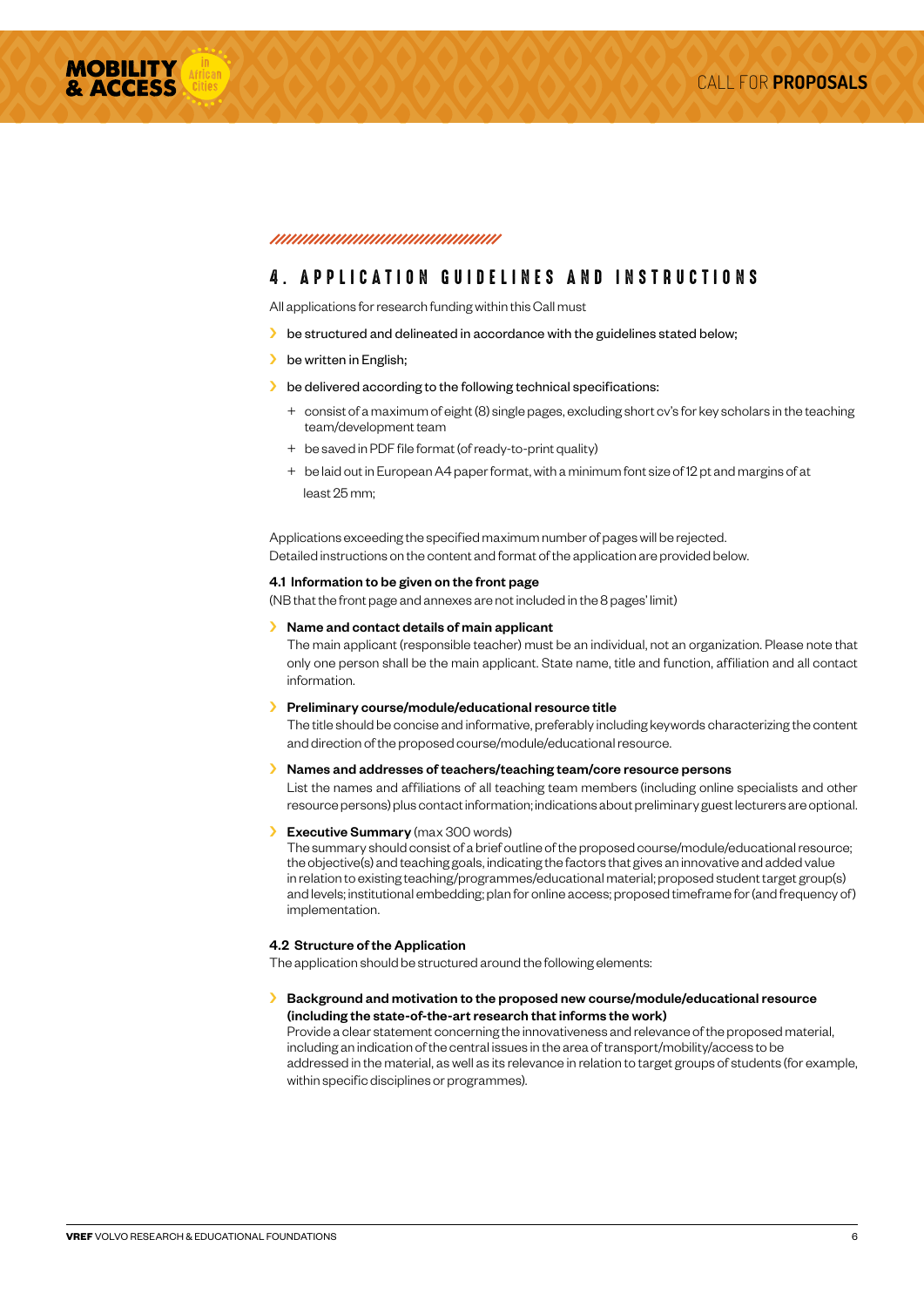#### › Objectives

Identify the overall goals of the proposed course/module/educational resource, including indicating ways in which the proposed materials will contribute to renewal of existing specific educational courses, programmes or materials.

Describe briefly the specific learning goals for the proposed course/module/educational resource (i.e. "upon completion students will have gained an understanding of/skills in…"); contributions to new knowledge/impacts among students (i.e. within a specific discipline or other educational context), as well as other expected outcomes.

#### Teaching approach and overall course context; plan for on-line design and implementation

Describe the overall approach and content of the proposed course/module/educational resource, preliminary teaching methods and activities (e.g. lectures, seminars, individual study), including a plan for how and when the proposed material will be integrated and used within specific a university programme/discipline/department. A preliminary general syllabus/parts of the proposed course/module/ educational resource is optional; VREF recognizes that full course development will be carried out during the grant period, thus there is no expectation of a detailed syllabus in the application.

Describe the plan for designing and delivering the proposed course/course material/educational resource for no-cost, online accessibility, including preliminary plans for engaging e.g. online learning resource persons or specialists.

This part of the application should also include a preliminary plan for how examination and evaluation of the proposed course or course module will be carried out, as well as an indication of plans for carrying out the course at least twice in 2023-2024.contact information.

#### › Teachers/resource materials and organization

The application should provide overall, preliminary information on how the course/module/educational resource will be organized, who will be preliminarily responsible for teaching or delivering different parts of the course/module/educational resources (including engagement of young scholars), how relevant parts will be interlinked, and how the proposed course/module/educational will be managed and coordinated.

Note: VREF accepts that there may be further considerations and recruiting of teachers, particularly guest lecturers, who are needed after the funding decision by VREF; however, all main teachers should be identified in the application, including information about their relevant pedagogic experience (including online pedagogic experience).

#### › Institutional support and commitment)

Provide evidence of the home department/faculty/university's commitment to allocate sufficient home staff resources to develop, implement and fully evaluate the course/module/educational resource; to institutionally embed, fully accredit and assign/approve degree credits for the new course or course module within an existing programme or other educational unit in the university, and – as far as possible in accordance with existing institutional frameworks/restrictions -to make the material available online to other (SSA or national) university teachers and students on an open access, no cost basis at VREFs platform/repository (or other proposed online platform).

#### › Budget

The application should include a detailed budget for the proposed work, including distribution of costs (see table below). Please indicate in the budget if the project will be partly funded (co-funded) by other sources than VREF.

NB The VREF grant cannot be used to cover salary costs for staff at the host department or center. All overheads, VAT and similar costs must be included in the budget.

VREF advises applicants to present the proposed budget according to the template below: